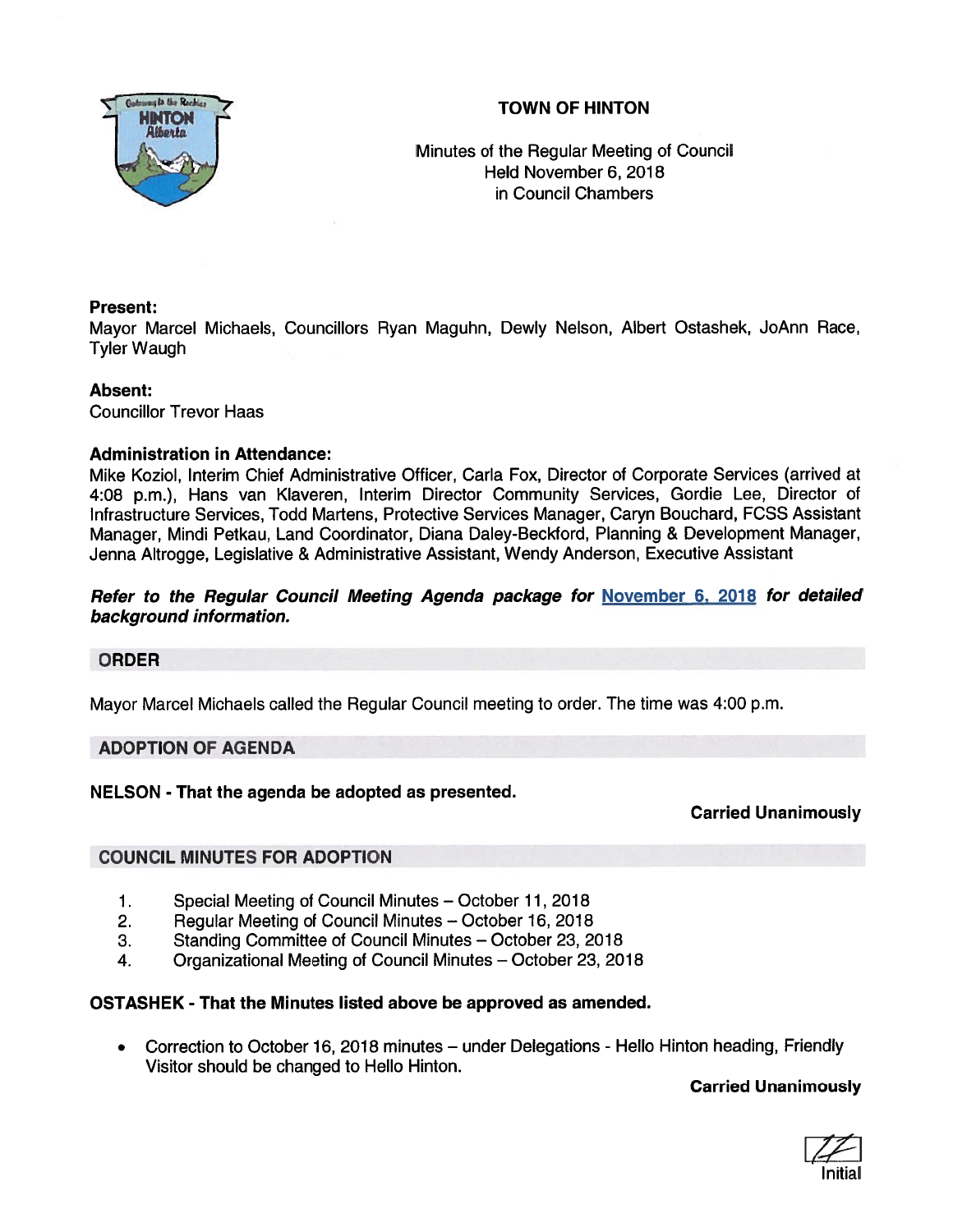#### CITIZENS "MINUTE WITH COUNCIL"

Bill McDonald spoke to Council regarding <sup>a</sup> Destination and Marketing Fee (DMF) for Hinton. Mr. McDonald is looking for <sup>a</sup> Council member to work with local businesses on <sup>a</sup> DMF.

Mayor Michaels spoke to the draft Economic Development where <sup>a</sup> DMF is par<sup>t</sup> of this <sup>p</sup>lan. For items such as this, he urged Mr. McDonald to meet with Administration before coming to Council.

#### DELEGATIONS AND PRESENTATIONS

#### Discovery Camp Update

Victoria Odell, Hinton Kids for Success Coordinator, and Cristin Bostrom, Family Life Coordinator, provided Council with information on the Discovery Camp Program. This year the entire program was run by Hinton Kids for Success. Discovery Camp provides <sup>a</sup> variety of program opportunities to the children and it was <sup>a</sup> grea<sup>t</sup> success this year. Three participants spoke to Council on their experiences this summer (Kael, Lily, Gage).

#### **STARS**

Glenda Farnden, STARS Senior Municipal Relation Liaison, provided Council with <sup>a</sup> presentation on STARS. The PowerPoint is included in the November 6, 2018 agenda package. Ms. Farnden thanked Council for Hinton's participation with STARS and the standing motion of providing \$2.00 per capita per year.

#### Hinton Grant Funding Advisory Committee 2018 Intake #2

Kathy Rees and George Higgerty provided Council with <sup>a</sup> presentation on the Hinton Grant Funding Advisory Committee 2018 Intake #2. <sup>A</sup> total of \$60,000 is recommended for allocation to non-profit groups.

Caryn Bouchard left the meeting at 4:40 p.m.

#### ACTION ITEMS

1. Community Grant Program 2018 Intake #2 Funding Recommendations

MAGUHN - That Council awards the Community Grant Program funding, as per the recommendation from the Hinton Grant Funding Advisory Committee, for <sup>a</sup> total of \$60,000 as outlined in Attachment 1.

Carried Unanimously

J. Altrogge left the meeting at 4:45 p.m.

 $11$ Initial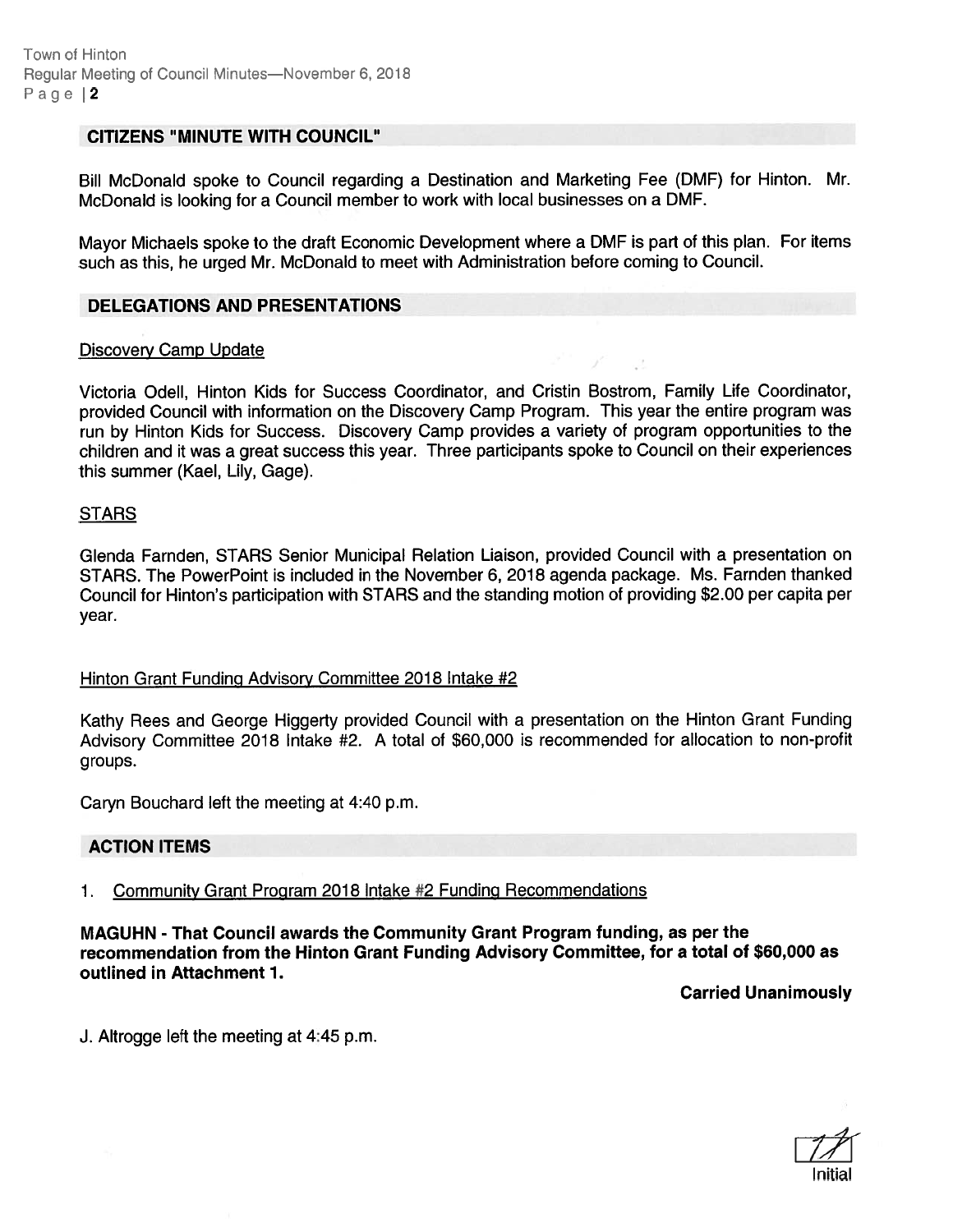### INFORMATION ITEMS

1. Council Information Packages #1, #2 and #3 for November 6, 2018

### NELSON - That Council Information Packages #1, #2 and #3 for November 6, <sup>2018</sup> be accepted for information.

### Carried Unanimously

2. Financial Statement Third Quarter Update

Council had no questions for Administration on the Financial Statement information provided.

### REPORTS FROM MAYOR, COUNCIL, CHIEF ADMINISTRATIVE OFFICER

1. Council Updates (Training, Conferences, Committees, Community Events)

Councillors reported on the various committees, meetings, and activities they attended since the last Regular Council meeting and what they <sup>p</sup>lan on attending in the coming weeks.

2. Interim Chief Administrative Officer Report

Mike Koziol, Interim Chief Administrative Officer, provided an update on administrative matters and also read <sup>a</sup> letter from the Evergreens Foundation regarding the Pembina Housing Authority.

WAUGH - That Council Direct Administration to provide <sup>a</sup> letter to Evergreens Foundation acknowledging the Pembina Housing Authority and the incorporation of <sup>51</sup> additional housing units into their operations.

Carried Unanimously

#### 3. Administrative Inquiries

There were no Administrative Inquiries.

#### NOTICES OF MOTION

Council did not presen<sup>t</sup> any Notices of Motion.

#### IN CAMERA

## MAGUHN - That the Regular Meeting of Council move In Camera.

#### Carried Unanimously

The time was 5:01 p.m. M. Petkau and Diana Daley-Beckford joined the meeting for the two In Camera items: 1) Land Sale Discussions, and 2) Land Purchase Discussions.

### NELSON - That the Regular Meeting of Council move out of In Camera.

The time was 5:53 p.m.

## Carried Unanimously